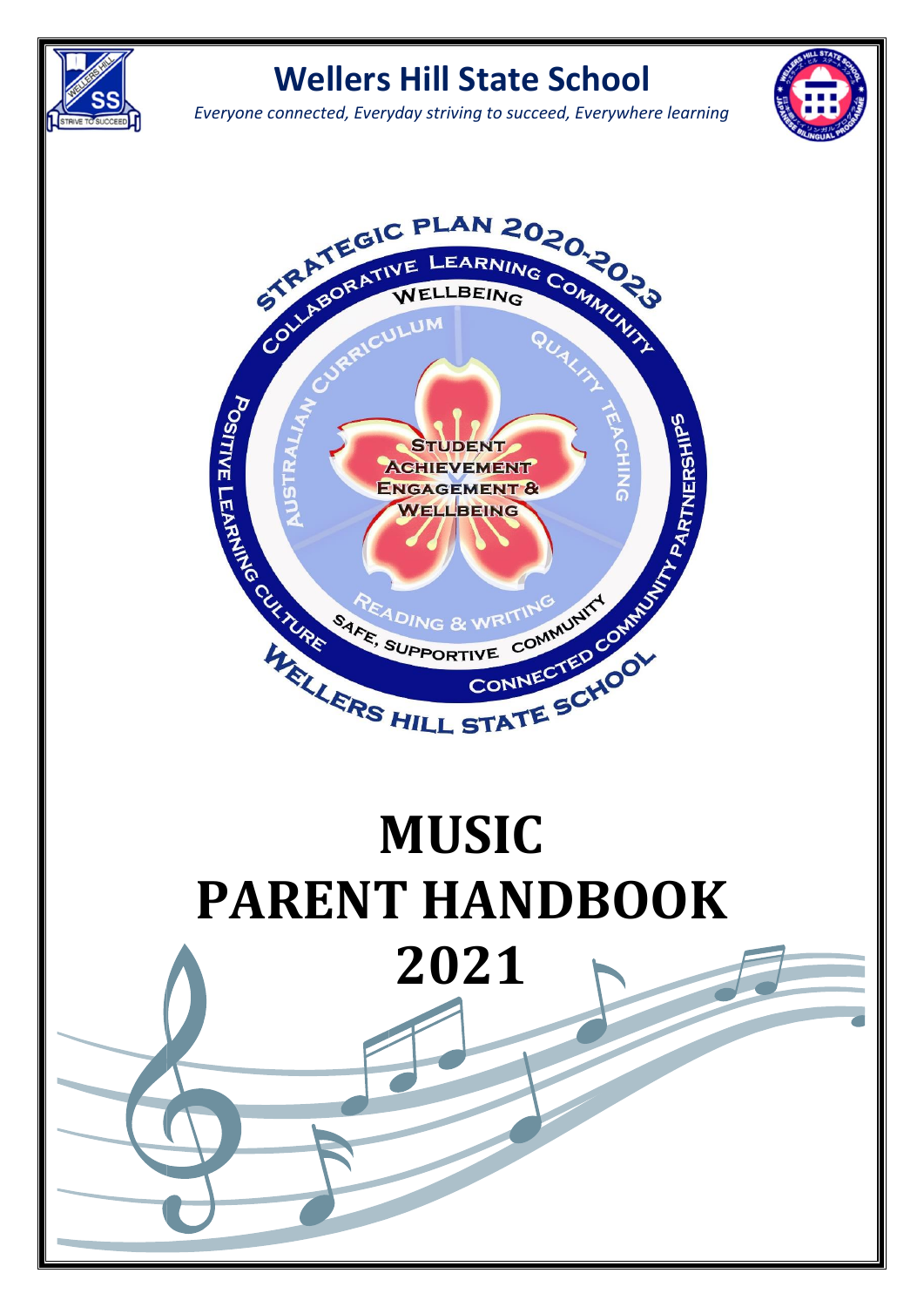

# **Wellers Hill State School**



*Everyone connected, Everyday striving to succeed, Everywhere learning*



**SECTION 1: MUSIC PROGRAM**

**SECTION 2: SELECTION OF NEW STUDENTS COMING TO THE MUSIC PROGRAM**

**SECTION 3: STUDENT RESOURCE SCHEME**

**SECTION 4: INSTRUMENTS**

**SECTION 5: PURCHASE OF OWN INSTRUMENT**

**SECTION 6: TUITION**

**SECTION 7: ENSEMBLES**

**SECTION 8: PERFORMANCES**

**SECTION 9: PERFORMANCE UNIFORMS**

**SECTION 10: COMMUNICATION**

**SECTION 11: SCHOOL MUSIC CAPTAINS**

**SECTION 12: MUSIC SUPPORT GROUP**

**SECTION 13: DISCONTINUANCE OF A STUDENT**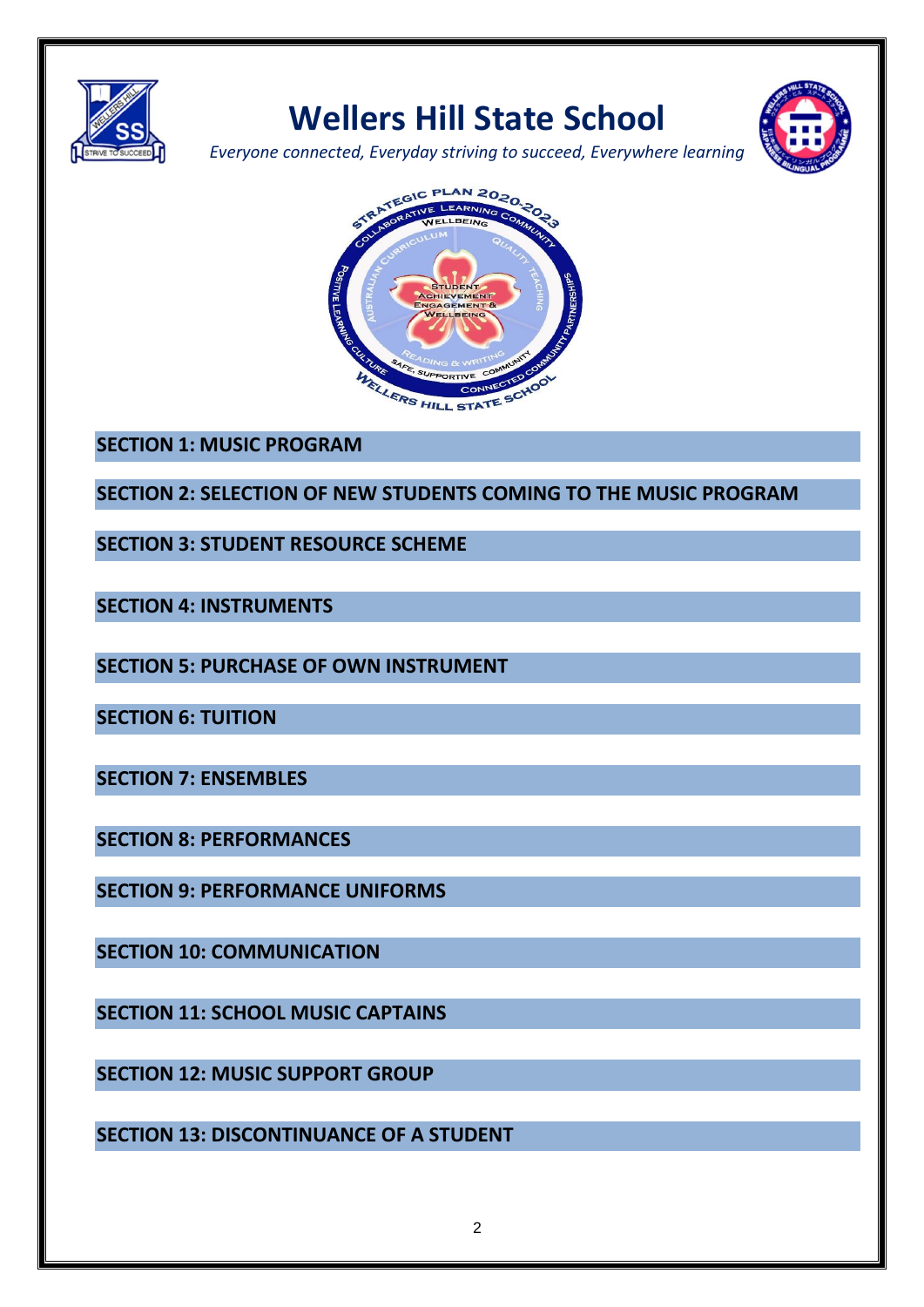## **SECTION 1: MUSIC PROGRAM Instrumental Music**

The Queensland State Schools Instrumental Music Program is a comprehensive tuition program in which students learn orchestral or band instruments. It provides an extra dimension to a school music program ensuring that educational outcomes are maximised for all students taking full account of individual circumstances such as their location, gender, socioeconomic situation, language and cultural background, and any impairment and special talents they may have. It provides the opportunity for musical development of students through instrumental instruction on a group basis and ensemble experience so that students develop ensemble performance skills as an integral part of their music education. (Education Queensland Instrumental Policy [https://education.qld.gov.au/curriculum/stages-of-schooling/instrumental-music](https://education.qld.gov.au/curriculum/stages-of-schooling/instrumental-music-program/instrumental-music-program-policy)[program/instrumental-music-program-policy\)](https://education.qld.gov.au/curriculum/stages-of-schooling/instrumental-music-program/instrumental-music-program-policy)

This program provides free tuition during school hours on String, Woodwind, Brass and Percussion instruments. Ensemble experience is provided through participating in String Ensembles, Concert Bands and other extension small ensembles outside of school hours or during lunch. Attendance at these groups is compulsory and an integral part of the Instrumental Music Program.

## **Choir**

The Choral Program provides all students with a positive choral experience. From the most inexperienced singer through to highly accomplished and well-trained performers, students are able to be part of a progressive Choral Program that caters for vocalists of all levels.

Students can do not have to audition for the choirs that include the premier Junior (Years 3&4) and Senior (Years 4-6) choirs. Student participation in the choral program requires a full year commitment.

## **SECTION 2: SELECTION OF NEW STUDENTS COMING TO THE MUSIC PROGRAM**

## **Instrumental Music**

Students in Years 4-6 (woodwind, brass and percussion) or in Years 3-6 (strings) are eligible to participate in the Instrumental program. Students are selected in accordance with the school's policy taking into account the balance of the ensemble program, the available time allocated to the school, and the suitability of the student. Factors influencing the student's suitability include musical and physical aptitude for the instrument, ability to maintain regular, self-directed practice, and commitment to an ensemble. The principal makes the final decision on selection.

Unfortunately, due to the high demand on the limited resources available to the school, not all students who may wish to participate in this program can be accommodated. It is necessary therefore, to operate a selection process for admission to the program. This in turn, ensures balance to each ensemble.

Based on the size of the school, Education Queensland allocates time for instrumental music instruction. Wellers Hill State School further contributes to the staffing allocation to provide additional places. Allocation is as follows:

- ➢ Strings: 2 days per week (27 beginners)
- ➢ Band (Woodwind/Brass/Percussion): 3 days per week (45 beginners)

Selection of new Instrumental Music Program participants occurs in Semester 2 of Years 2 and 3.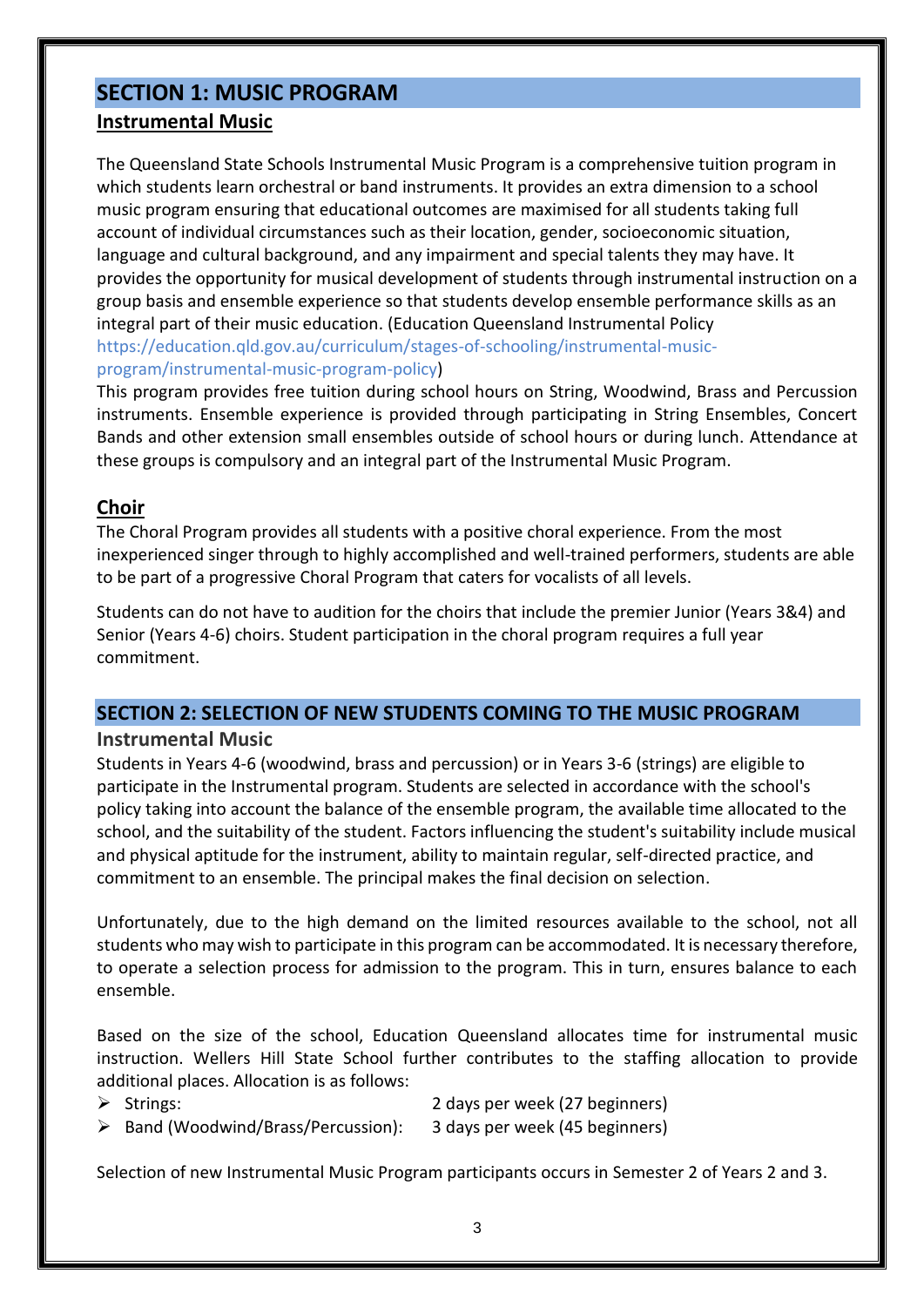## **New Students to Wellers Hill State School**

Any child coming to the school midyear, who has not had the opportunity to learn an instrument before will be tested in the Year 2 and Year 3 for the following year. Year 4 and above will be eligible for Concert Band instruments, Year 3 will be eligible for String instruments. Note that this procedure applies to first round offers which are held at the end of the year that the child new to the school comes to Wellers Hill Sate School.

Any child coming to the school from another state school who has already been in an Instrumental Music Program will be allowed to enter the program, provided there is a suitable instrument (if applicable) and position available in the program for their instrumental level.

Any child coming to the school after offers have been distributed and would like to join the program, will have to do the above-mentioned test. This will only be carried out if places are still available.

Unless there are exceptional circumstances, children will remain in the music group that is appropriate to their year level. A change in tuition level is at the discretion of the instrumental music teacher.

## **Choir**

Any child coming to the school is welcome to join the Choral Program.

## **SECTION 3: STUDENT RESOURCE SCHEME (SRS)**

Student Resource Scheme fees are issued for each program. These choir/string/band fees will cover accompanist, ensemble repertoire, workshop, guest clinicians etc. Instrument Hire fee will cover instrument maintenance and repair.

| Choir Levy         | \$60 per year  |
|--------------------|----------------|
| <b>String Levy</b> | \$60 per year  |
| <b>Band Levy</b>   | \$65 per year  |
| Instrument Hire    | \$140 per year |

| <b>String Resource Scheme</b><br><b>Inclusions</b> | <b>Total Cost</b>        | <b>Cost per Child</b> |
|----------------------------------------------------|--------------------------|-----------------------|
| Sheet Music   \$900                                |                          | \$10                  |
| Photocopying $\vert$ \$100                         |                          | \$1                   |
| Annual Fee   \$540                                 |                          | \$6                   |
| Accompanist   \$3000                               |                          | \$35                  |
| General resources   \$720                          |                          | \$8                   |
|                                                    | Total per Student   \$60 |                       |

| <b>Band Resource Scheme</b> | <b>Total Cost</b> | <b>Cost per Child</b> |  |
|-----------------------------|-------------------|-----------------------|--|
| Sheet Music   \$4000        |                   | \$30                  |  |
| Photocopying $\vert$ \$100  |                   | \$1                   |  |
| Annual Fee   \$810          |                   | \$6                   |  |
| Accompanist   \$2000        |                   | \$15                  |  |
| General resources \$1080    |                   | \$8                   |  |
| Ensemble                    | \$600             | \$5                   |  |
|                             | Total per Student | \$65                  |  |

| <b>School Instrument Hire</b> | <b>Inclusions</b>                      | Cost  |  |  |
|-------------------------------|----------------------------------------|-------|--|--|
|                               | Instrument Hire   Full Service/Repairs | \$140 |  |  |
|                               |                                        |       |  |  |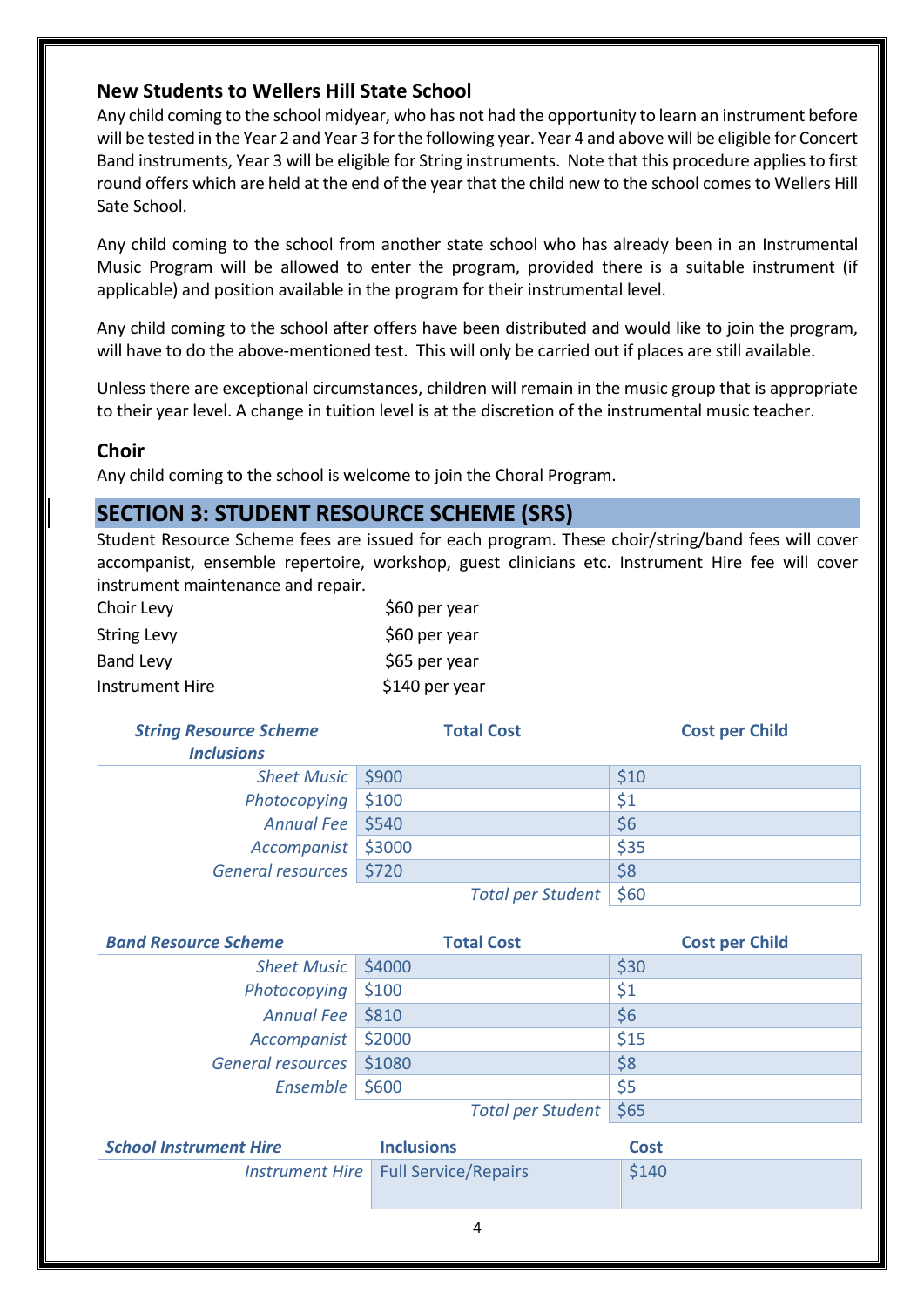| <b>Choir Resource Scheme</b><br><b>Inclusions</b> | <b>Total Cost</b> | <b>Cost per Child</b> |
|---------------------------------------------------|-------------------|-----------------------|
| Sheet Music   \$600                               |                   | \$5                   |
| Photocopying $\vert$ \$120                        |                   | \$1                   |
| Accompanist \$5500                                |                   | \$46                  |
| General resources                                 | \$960             | \$8                   |
|                                                   | <b>Total per</b>  | \$60                  |
|                                                   | <b>Student</b>    |                       |

In addition to the String/Band SRS, \$140 is charged by the school for the loan of a school instrument. The fee helps cover the cost of maintenance and repairs.

Student Resource Scheme invoices will be issued early Term 1, 2021. Invoices will be due by 31 March 2021. If you wish to arrange a payment plan, please contact the Business Manager on 3249 1333.

## *School Instrument*

In addition to the Instrument SRS, students are also expected to purchase their own "accessories" such as reeds, cork and valve grease, rosin, folder, portable music stand etc. (See "*Accessories Required for School and Private Instruments*".) There will be various points throughout the year when parents may be expected to purchase replacement accessories or new books.

School instruments will be distributed to students within the first 2 weeks of the school year provided the SRS form has been signed and returned by all Instrumental Music Students. Payment of the \$140 Instrument Hire SRS is require by the due date on the invoice. Any students who does not hire an instrument and/or is part of the percussion group is required to pay the SRS to cover photocopying, sheet music, general resources and accompanists.

Instruments must then be returned to the instrumental teachers generally by week 8 of Term 4 or immediately after Music Awards Night. This allows for instruments to be checked for repair and servicing which is undertaken over the holidays.

If students require the instrument over the Christmas holidays a "holiday loan" will be provided and the instrument can be picked up in the last week of school and returned on the designated day during the first week of the new school year. Even if your child has an approved holiday loan, all instruments must be returned for inspection

## **SECTION 4: INSTRUMENTS**

Tuition is provided by Education Queensland for the following instruments:

Woodwind: Flute, Clarinet, Bass Clarinet, Alto and Tenor Saxophone

Brass: Trumpet, French Horn, Trombone, Euphonium, Tuba



 Percussion: Tuned (mallets such as glockenspiel) Untuned (Snare Drum, Base Drum) Auxiliary (Cymbals, Triangle, Tambourine, Temple Blocks)



Strings: Violin, Viola, Cello, and Double Bass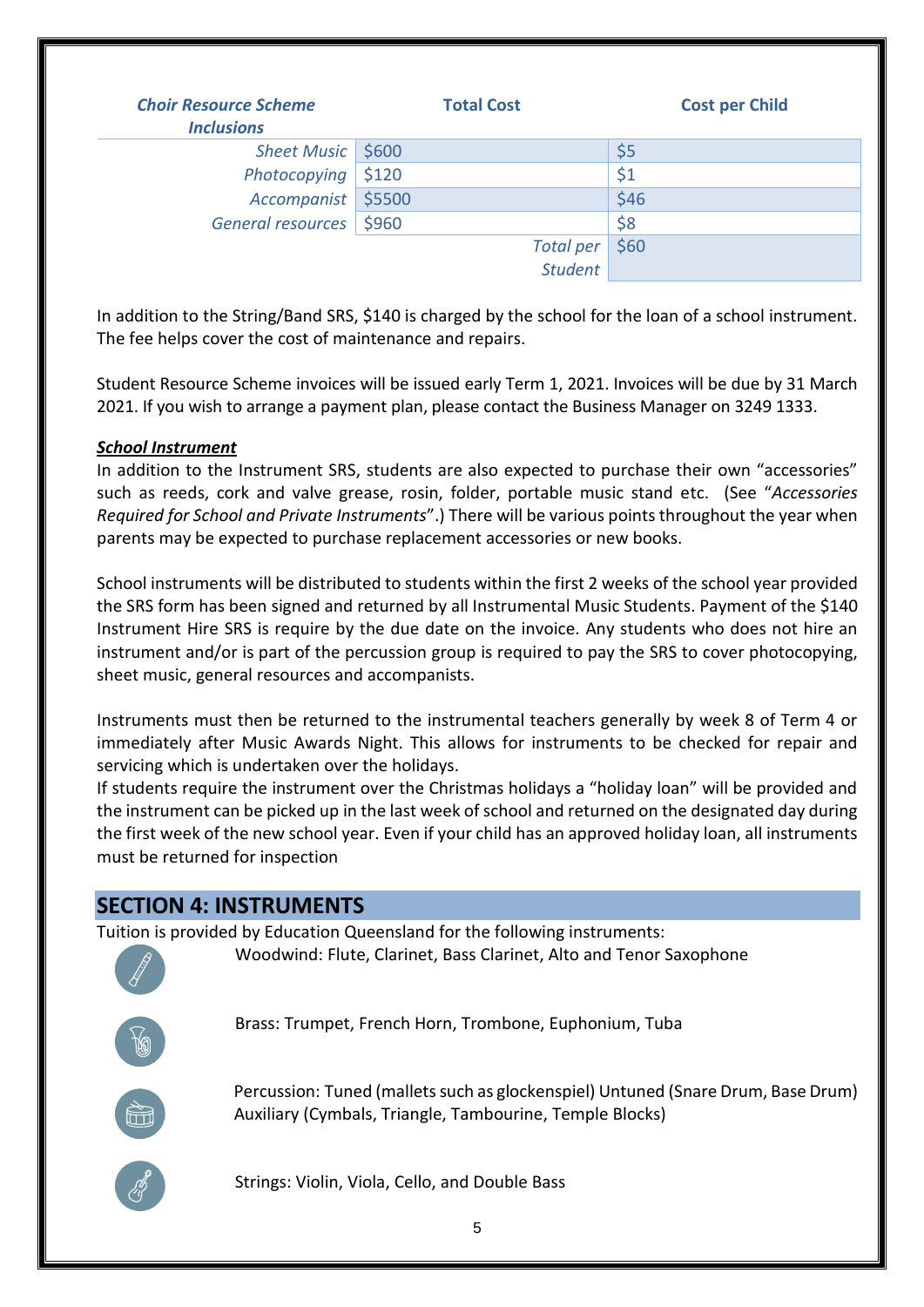## **School Instruments**

A limited number of school instruments are available for loan to beginner students for **one year.** (Violin, Flute, Clarinet, Alto Saxophone, Trumpet, Trombone). Please note that an instrument will need to be purchased after the first year. (See section on 'Purchasing Own Instrument').

Violas are available for two years. Cellos are available on loan for three years.

Larger, more expensive instruments



such as: Double Bass, Bass Clarinet, Tenor Saxophone, French Horn, Euphonium and Tuba are available on loan for the entire primary school period.

*It is highly recommended to include any hired musical instrument on your own personal insurance. Insurance of the instrument hired is the responsibility of the hirer not Education Queensland or the school.* 

## **School Instrument Repairs**

If a school instrument should develop a fault, then the following procedure is to be adhered to:

- ➢ Parent/child to show the music teacher what is wrong. The Music Teacher will fill out a "Repair Request" form.
- $\triangleright$  It is the parent's responsibility to take the instrument with the "Repair Request" form to the nominated approved repairer and retrieve the instrument on completion of the repair.

The repair costs will be paid by the Music Support Group only if the above procedure has been adhered to and negligence or carelessness on the part of the student has not caused the problem with the instrument. In the case of negligence or carelessness, an Instrument Damage Report must be completed. Parents will be requested to cover the repair cost. This will be at the discretion of the Principal. (See Instrument Damage Report Form at the back of this Handbook)

## **Insurance of School Instruments**

The Resource Replacement Scheme is part of Education Queensland's risk management and security strategy to minimise the exposure associated with equipment losses. The scheme is a managed fund which provides compensation to schools for loss of certain resources as a result of theft and vandalism (due to break and enter), fire and natural disasters.

The Resource Replacement Scheme cover has always been limited to equipment securely located at school outside school hours, with no compensation made for items on loan to students. This is largely due to the risk exposure being controlled at the school level but not with students.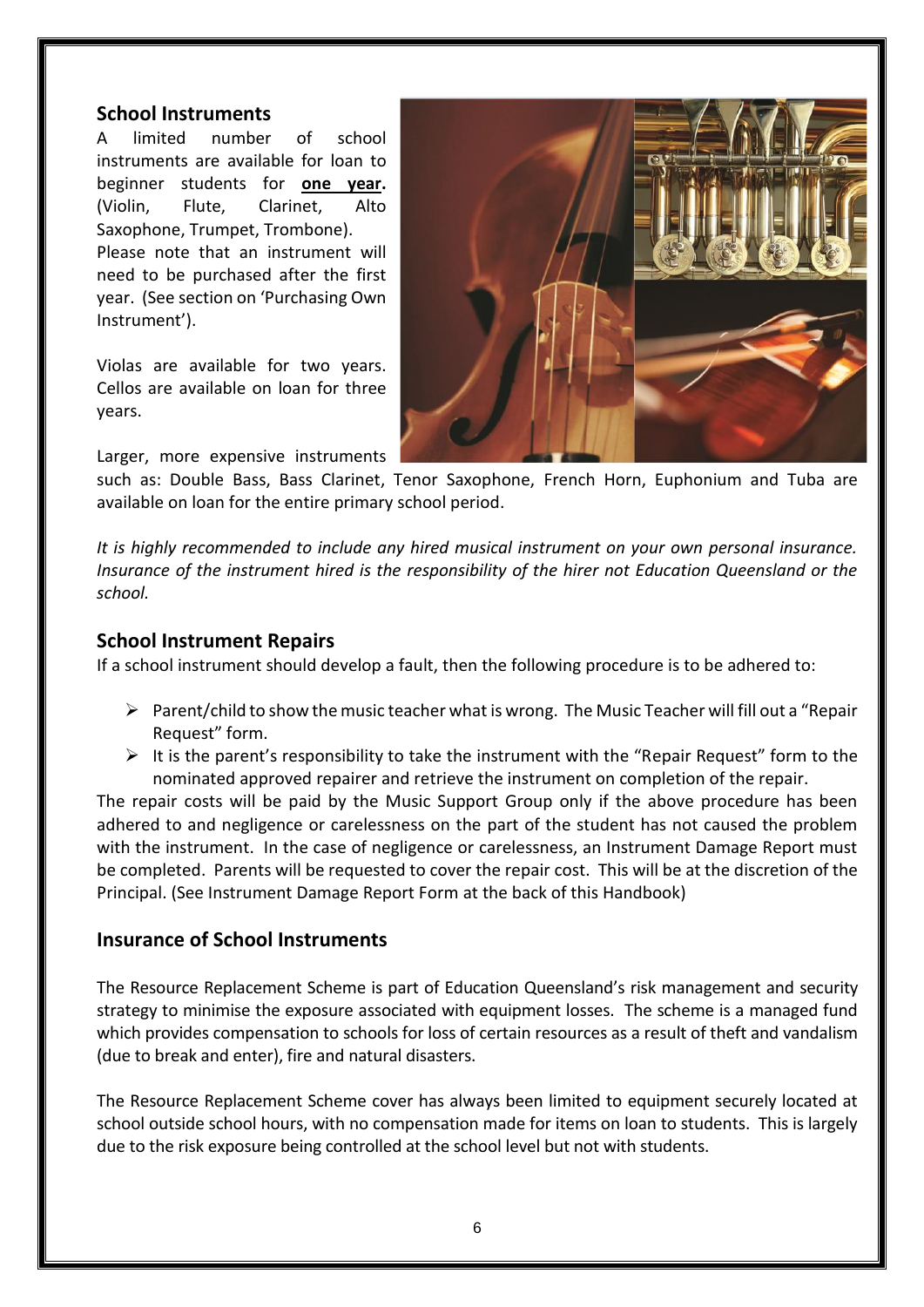As the Instrumental Music Program involves students borrowing departmental musical instruments and taking them home, certain cover has been provided for these items whilst they are located at the student's residence. The following conditions provide full details of the cover now provided by the scheme for the Instrumental Music Program.

## **Conditions of Cover**

A Loan Agreement Register must be developed and maintained by the school. The Musical Instrument Loan Agreement must be completed for the student, signed by the parent/caregiver and returned to the school. Should an incident occur, the police must be notified.

## **Cover Provided**

## *Theft/Vandalism (due to break and enter)*

- ➢ Musical instruments securely located at student's residence are covered if stolen or damaged following proven forcible or violent entry. Evidence of forced entry must be present.
- $\triangleright$  Cover is also provided for proven theft of musical instruments by a person feloniously concealed within the student's premises – confirmed by way of a confession or witness required.

## *Fire*

➢ Musical instruments destroyed or damaged as a result of accidental fire damage are covered whilst located at student's premises.

## *Storm/Flood Damage*

➢ Musical instruments destroyed or damaged as a result of storm or flood are covered whilst located at student's premises.

## **Cover Not Provided**

#### *Theft/Vandalism*

➢ Musical instruments securely located at student's residence are not covered if stolen or damaged where no forcible entry is present.

#### *Unaccounted/Unexplained Loss*

- $\triangleright$  Musical instruments are not covered if they are not returned following the loan agreement period.
- ➢ Musical instruments discovered missing whilst on loan to students, where no theft/vandalism has been reported are not covered.

#### *Transit*

➢ Musical instruments are not covered if lost whilst in transit with student to and from school to student's residence, e.g. instrument left on bus.

*Please Note:* Loss or damage to supervised musical instruments from school on an official excursion (e.g. music performance) are covered under the normal transit conditions of the Resource Replacement Scheme.

#### *Accidental Damage*

Musical instruments are not covered if damaged by accident whilst on loan to students, e.g. instrument dropped and damaged.

## *Private Instruments*

Except for those larger instruments nominated above, all students will be required to purchase their own instrument prior to the commencement of Term 1 of the second year of learning. Instrumental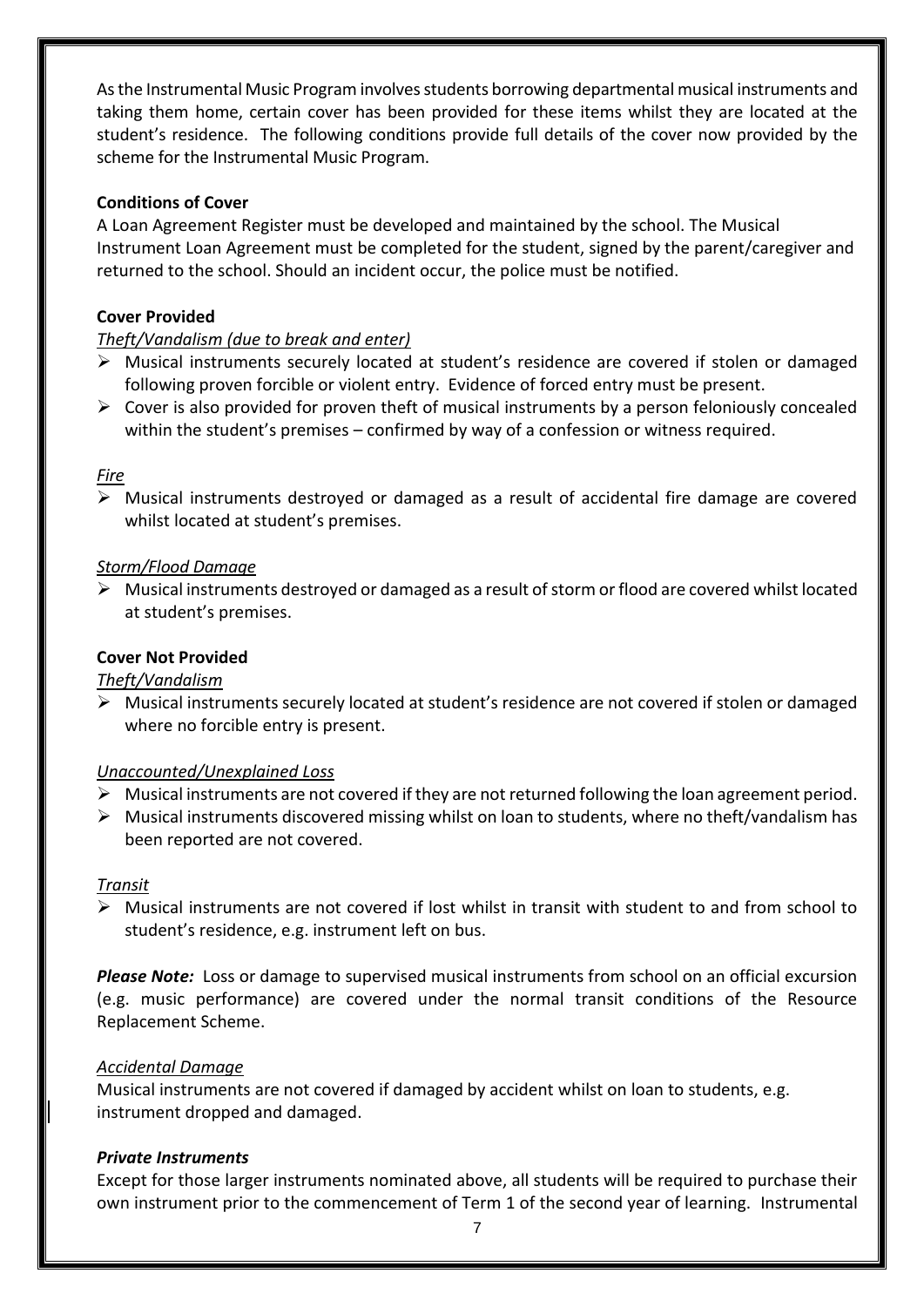Music Teachers will provide parents with information regarding purchasing of instruments at the start of Term 4 each year.

## *The cost of repairs to private instruments will be borne by the parents.*

## *Accessories Required for School and Private Instruments*

Children progress through Book 1 to Book 2 according to their ability. Teachers will advise parents when the next book will be needed.

All students require a **portable music stand, pencil and music book.** Band students will also need to purchase the **"***Essential Elements* **for Band"** for individual Wind, Brass or Percussion instruments. String students will need to purchase *"Encore on Strings Book 1"* & *"Essential Elements Book 1"* for their instrument. Band students are also required to download the FREE app *Essential Elements Interactive* on their iPads (year 4 students) for home practice. If you do not have an iPad you can access the program vi[a http://essentialelementsinteractive.com](http://essentialelementsinteractive.com/) on a computer.

**Blue Music Folders** are required by all students. These are available from the Uniform Shop at a cost of \$8.00. These must be purchased prior to the first lesson.

**Choir** A4 clear plastic display folder (or similar) for music storage.

## Individual instruments require the following:

- $\triangleright$  Flute (B<sup>g</sup>) pull-through cleaner, silver polishing cloth;
- > Clarinet (B<sup>b</sup>) and Bass Clarinet (B<sup>b</sup>)– Rico Royal Size 2 reeds x 4, reed guard (holds 4 reeds), pullthrough cleaner (body), pull-through cleaner (mouthpiece) cork grease, mouthpiece pad saver (black rubber pad), thumb cushion;
- Alto Saxophone (E<sup>b</sup>) and Tenor Saxophone (B<sup>b</sup>) Rico Royal Size 2 reeds x 4, reed guard (holds 4 reeds), pull-through cleaner (body), pull-through cleaner (mouthpiece/neck), cork grease, mouthpiece pad saver (black rubber pad), Neotech neckstrap with swivel clip;
- $\triangleright$  Trumpet (B<sup>b</sup>)/Euphonium (B<sup>b</sup>)/Baritone (B<sup>b</sup>)/Tuba Alcass valve oil, tuning slide grease, snake cleaner, mouthpiece brush and polish cloth;
- $\triangleright$  French Horn Rotor Oil, Superslick tuning slide grease, mouthpiece brush and polish cloth;
- $\triangleright$  Trombone Slide cream, tuning slide grease, water spray bottle, snake cleaner, mouthpiece brush and polish cloth;
- $\triangleright$  Percussion Rebound practice pad, Vic Firth drum sticks size 5A, stick bag, woven mallets, glock mallets, 32 bar glockenspiel (all available through Majestic Percussion Pack);
- $\triangleright$  Violin/Viola Rosin (Bernadel or Melos brand) polish cloth; bow hold fish (beginners only), shoulder rest (Kun, Bonmusic or PSR sponge for smaller students – for privately owned instruments only), a set of strings (Pirastro Piranito, Dominant or Obligato - only for privately owned instruments)
- $\triangleright$  Cello Rosin (Bernadel, Melos) polish cloth, cello stop (black hole)
- $\triangleright$  Double Bass Rosin (Nymans), polish cloth, end pin stop (black hole)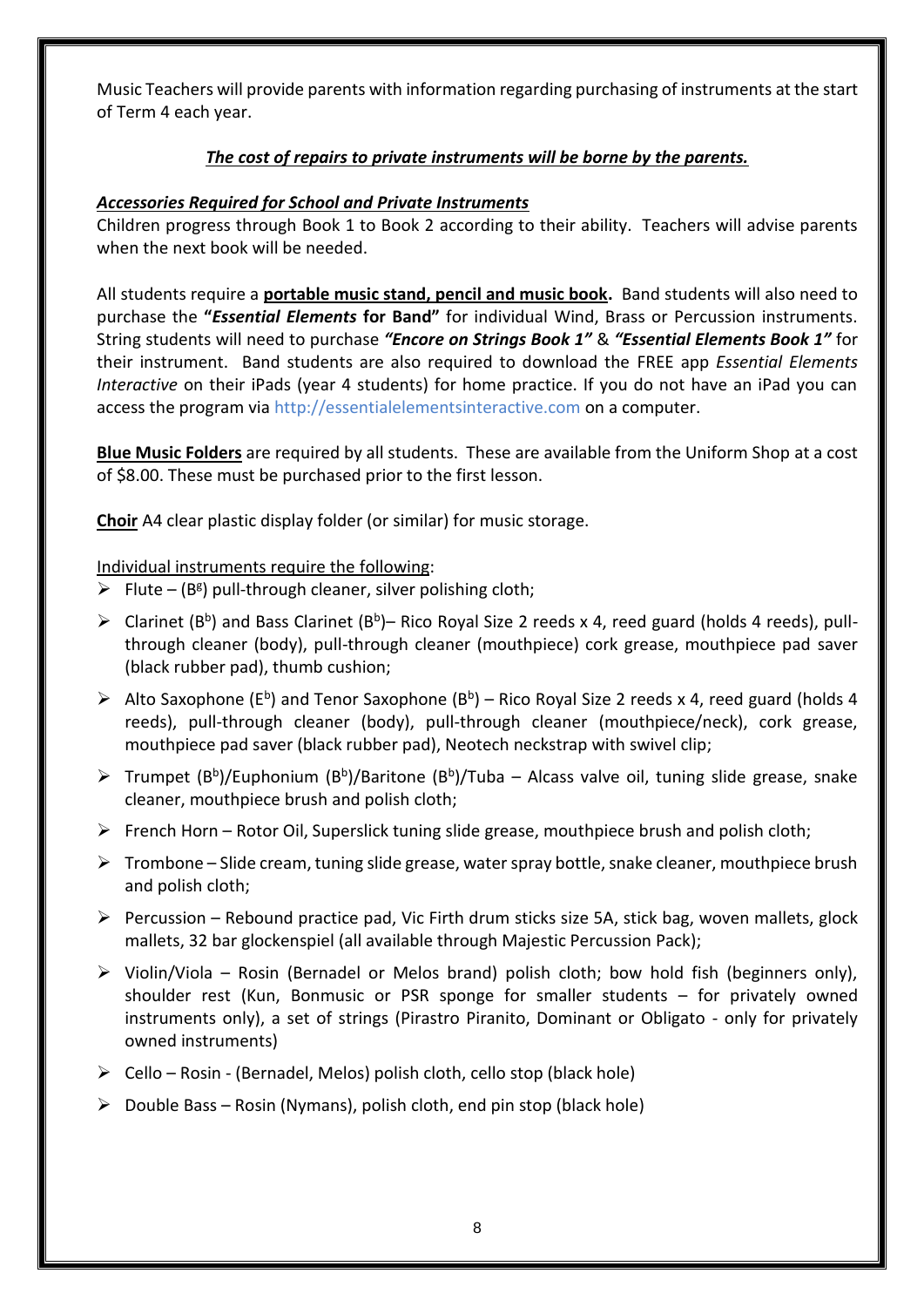## **Beginner Book and Accessory Packs**

Beginner Book and Accessory Packs are available for beginner students in conjunction with *Simply* 

*Strings (Strings)* or *The Brass Music Specialists (Band)*. Band students will be provided with book and accessory lists with instrument offers. Book packs will be delivered to the school ready for your first lesson.

String students are to purchase the required equipment from a reputable provider.

Parents can choose to either have the items delivered to their house or the school. If they are delivered to your house, you must bring them ready for the first lesson. Likewise, if you choose to purchase the accessories elsewhere, they must be ready for the first lesson in Term 1, 2021.



It is the parent's responsibility to ensure the student has all items available throughout their tuition at Wellers Hill State School. As the student progresses with their instrument more advanced instrumental books will need to be purchased. They will also need replacement or new accessories as requested by the teacher, these can also be purchased via this website, by selecting the advancing level.

## **SECTION 5: PURCHASE OF OWN INSTRUMENT**

Once the loan period on the school instrument has expired, you will need to purchase a suitable and good quality instrument for your child to use in the program. You will be notified by Term 4 of the preceding year that your child will need an instrument. The instrumental teacher will also provide further information at this point regarding the sizing and brand recommendations.

## **Standing Offer Arrangement (SOA)**

Education Queensland has a supplier arrangement with selected music stores that allows you to access the Retail Customer pricing for Musical Instruments and Stands under DETSOA-62455. All students who are identified as needing to purchase an instrument will receive a retail customer identification letter (usually in Term 4) which you will need to take to the appropriate store to access the pricing used under this scheme.

## **Rental/Purchase Plans**

Many specialist music stores now offer very good deals on instrument rental, whereby instruments may first be hired, and later purchased with substantial reductions in costs in keeping with rental payments already made.

## **SECTION 6: TUITION**

Tuition on a Woodwind, Brass or Percussion instrument begins in Year 4. Departmental policy is that students start in Year 4 for Band and Year 3 for Strings. Wind instruments require the coordination and dexterity of a more physically mature child, hence commencing when the child is older. (Refer to "*Selection of New Students*".)

Lessons are provided by Education Queensland at no cost to the parents.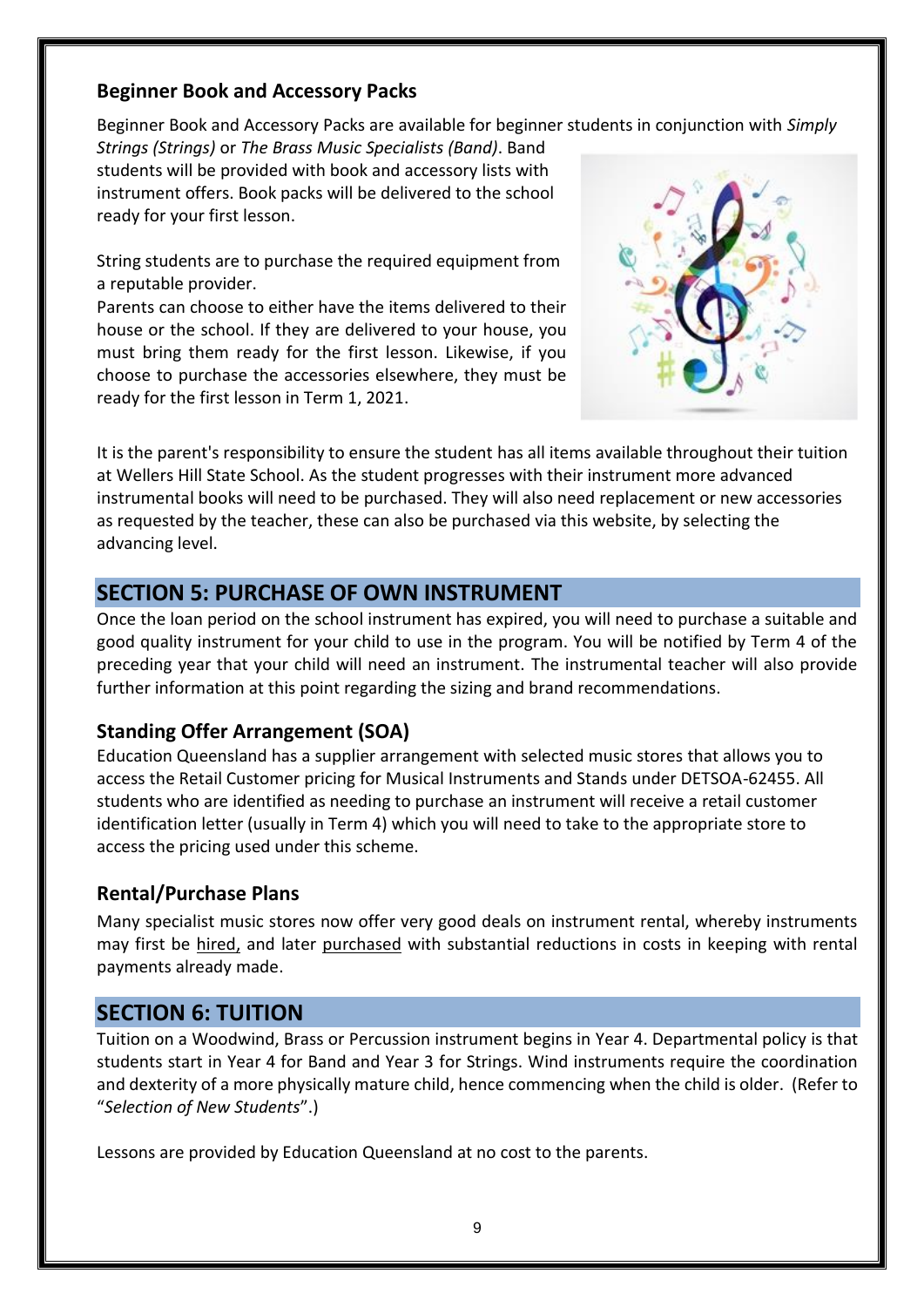Children accepted into the program receive one half-hour lesson per week on their instrument. Classes are conducted in small groups containing children of a similar standard. Lessons are usually timetabled on a rotating timetable.

Tuition is provided within school time. It is therefore the responsibility of the children to bring their instruments on the day of the lesson and excuse themselves from class in time to avoid arriving late for their instrumental lessons. They are also responsible for making up the class work missed.

There is an expectation that students consistently attend lessons. Rolls are kept and non-attendance requires written explanation from parents.

Each child in the Instrumental Music Program will receive a subject report on their school Report Card at the end of each semester.

## **SECTION 7: ENSEMBLES**

Wellers Hill State School provides many ensembles to cater for children at the various stages of their musical development. These include:

## *Beginner String Orchestra*

- $\triangleright$  For students who have received at least one term of tuition on a string instrument.
- $\triangleright$  Students are usually Year 3.

## **Junior String Orchestra**

- $\triangleright$  For students who have received at least 1 or 2 years tuition
- $\triangleright$  Students are usually Year 4.

#### *Senior String Orchestra*

- ➢ For students who have received two or three years of tuition on a string instrument.
- $\triangleright$  Student are usually in Years 5 and 6.

#### *Camerata Strings*

- $\triangleright$  For senior string students who have achieved a high standard.
- $\triangleright$  Students audition to be in this ensemble and are selected by the teacher.

#### *Junior Concert Band*

- ➢ For students receiving their first year of tuition on a Woodwind, Brass or Percussion instrument.
- $\triangleright$  Members will be Year 4. This Ensemble commences in Term 2.

#### *Intermediate Concert Band*

- $\triangleright$  For students receiving their second year of tuition on a Woodwind, Brass or Percussion instrument.
- $\triangleright$  Members are usually in Year 5.

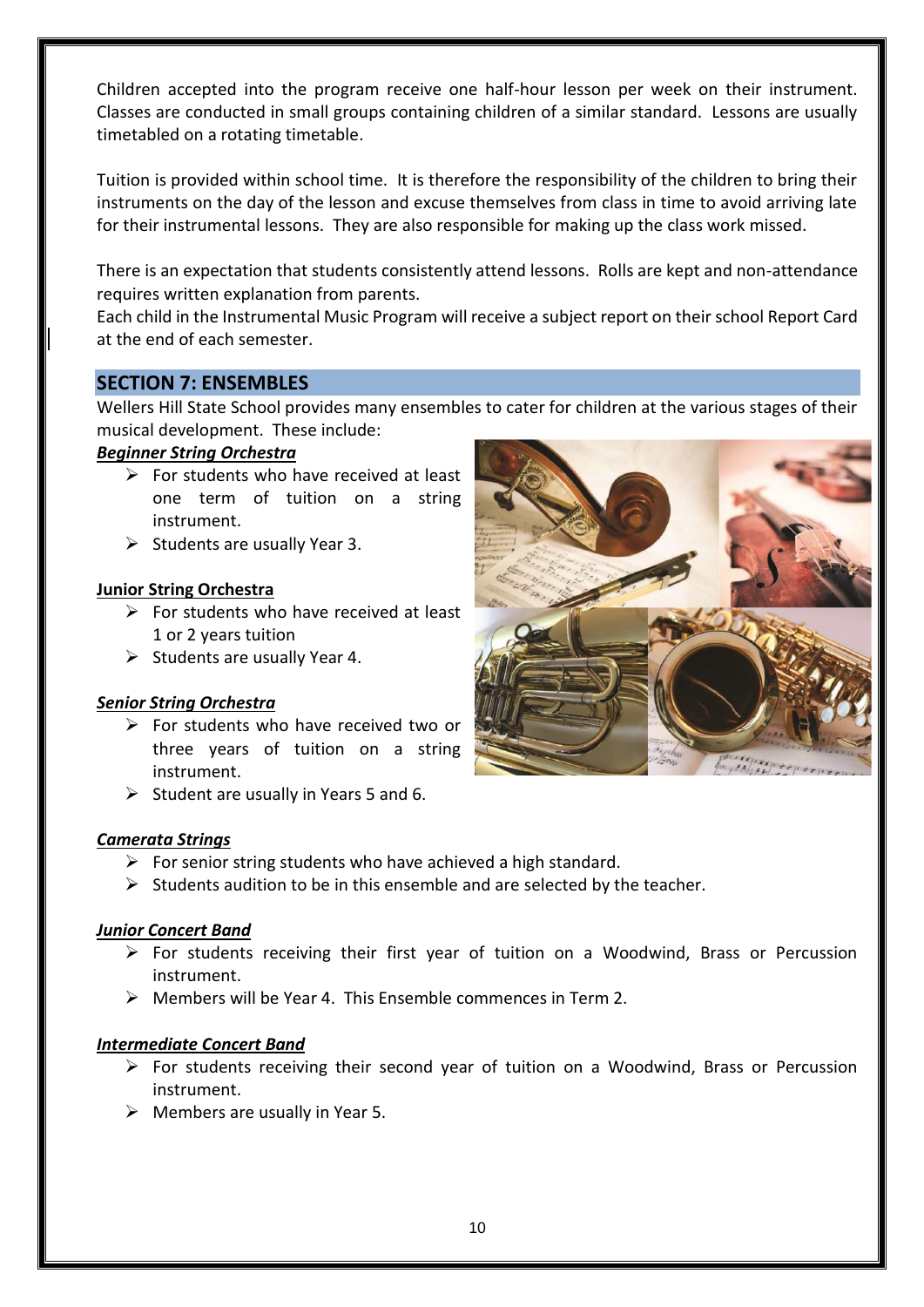#### *Senior Concert Band*

- $\triangleright$  For students receiving their third year of tuition on a Woodwind, Brass or Percussion instrument.
- $\triangleright$  Students are usually in Year 6.

#### *Jazz Band*

- $\triangleright$  For band students who have achieved a high standard.
- $\triangleright$  Students are usually in Year 5 and 6 and are selected by the teacher. Instrumentation includes saxophone, trumpet, trombone, drum kit, auxiliary percussion, keyboard, guitar and bass guitar. Other instruments may be included on teacher recommendation.
- $\triangleright$  For positions which require only one player, auditions will be held by the teacher e.g. drum kit, guitar, bass guitar and keyboard

## **SECTION 8: PERFORMANCES**

A major focus of the Music Program is to develop interest and encourage achievement. This is best accomplished by participating in a range of performances including school based performances, competitions and camps. These performance opportunities occur both within the school and at external venues.

The Choir/Instrumental Teacher is responsible for identifying suitable competitions for the various



groups to enter. Often these competitions occur outside of school hours.

Children are expected to participate in all the required performances. **If a child is unable to attend a performance, then a written explanation must be provided by his/her parents at least 3 weeks prior to the date.**

## **Transport**

It is P&C policy that students travelling to and from school-related events in school hours do so by chartered bus. The cost of transport is kept to a minimum and is sometimes subsidised by the Music Support Group. Instruments are included in this mode of transport where applicable.

Parents are responsible for arranging the transport of their children's instruments to venues for performances outside of school hours. This also applies to the larger instruments such as Percussion, Double Bass, etc. With respect to these larger instruments, parents should liaise directly with the Music Specialist/Instrumental Coordinator, as sometimes there may already be an instrument available at the venue. The Music Support Group may be able to assist any parent who has difficulty in transporting children and/or instruments, particularly if sufficient notice is given

## **Camps**

Education Queensland organises annual District Beginner and Advanced music camps (nonresidential) for the Southside cluster. Students from various schools meet for from a few days up to a week and benefit from specialist group tuition, Concert Band or String Orchestra rehearsals and Choir rehearsals. Nominated students are required to attend. The cost of camps varies and is met by the parents. Usually there is a cost for the camp and for any buses required.

The expectation is that all students will attend these camps and they provide a great opportunity for musical development. In the instance, there is a valid reason your child cannot attend a camp or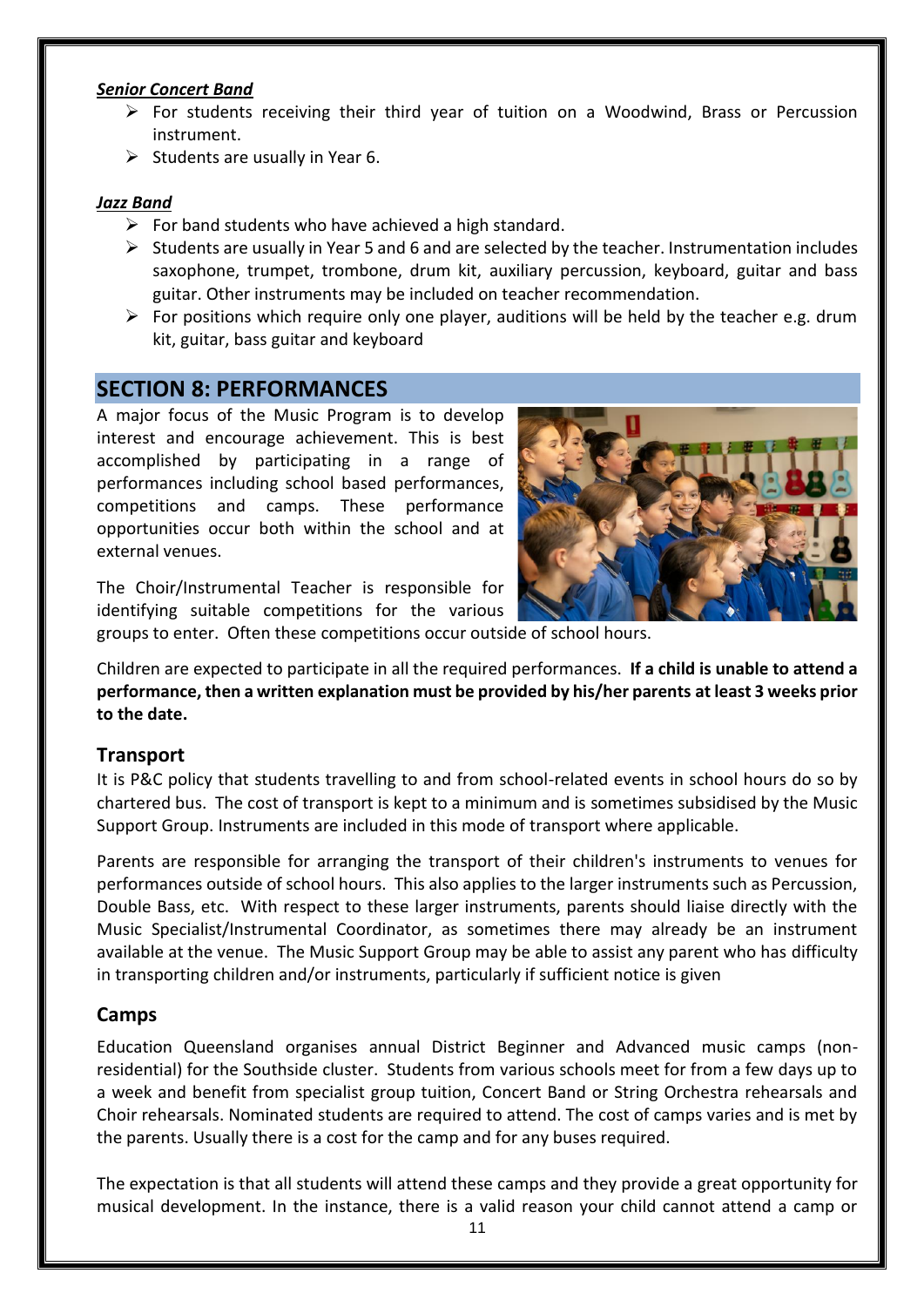workshop, a signed note must be submitted to the instrumental teacher explaining their absence, 3 weeks prior to the camp/workshop.

| <b>JLLIIUIV J.</b>          |              |              | <b>LIULUINIAIVUL UIVILUUIVIJ</b> |              |                 |                  |          |              |
|-----------------------------|--------------|--------------|----------------------------------|--------------|-----------------|------------------|----------|--------------|
| Performance                 |              | White        | <b>Black</b>                     | <b>Black</b> | Girls/          | <b>Blue Hair</b> | Cummer - | Vest         |
| <b>Uniforms</b>             |              | <b>Music</b> | <b>Trousers</b>                  | Shoes &      | <b>Boys Tie</b> | <b>Ribbon</b>    | bund     |              |
|                             |              | <b>Shirt</b> |                                  | <b>Black</b> |                 |                  |          |              |
|                             |              |              |                                  | <b>Socks</b> |                 |                  |          |              |
| <b>Junior Choir</b>         | <b>Girls</b> | $\mathsf{x}$ | X                                | X            | X               | $\mathbf{x}$     |          |              |
| (Year 3 & 4)                | <b>Boys</b>  | X            | X                                | X            | X               |                  |          |              |
| <b>Senior Choir</b>         | <b>Girls</b> | X            | X                                | X            | X               | $\mathbf{x}$     |          |              |
| (Year 5 & 6)                | <b>Boys</b>  | X            | X                                | X            | X               |                  | X        |              |
| <b>Junior Strings</b>       | Girls        | X            | X                                | X            | X               | X                |          |              |
| (Year 3 & 4)                |              |              |                                  |              |                 |                  |          |              |
| <b>Senior Strings</b>       | <b>Girls</b> | $\mathbf{x}$ | X                                | X            | X               | $\boldsymbol{x}$ |          |              |
| (Year 5 & 6)                | <b>Boys</b>  | X            | X                                | X            | X               |                  |          |              |
| <b>Camerata Strings</b>     | <b>Girls</b> | X            | X                                | X            | X               | $\mathbf{x}$     |          |              |
| (Year 5 & 6 by              | <b>Boys</b>  | X            | X                                | X            | X               |                  |          |              |
| audition)                   |              |              |                                  |              |                 |                  |          |              |
| <b>Junior Concert Band</b>  | <b>Girls</b> | X            | X                                | X            | X               | X                |          |              |
| (Year 4)                    | <b>Boys</b>  | X            | X                                | X            | X               |                  |          |              |
| <b>Intermediate Concert</b> | <b>Girls</b> | X            | X                                | X            | X               | X                |          |              |
| <b>Band</b>                 | <b>Boys</b>  | X            | X                                | X            | X               |                  |          |              |
| (Year 5)                    |              |              |                                  |              |                 |                  |          |              |
| <b>Senior Concert Band</b>  | <b>Girls</b> | X            | X                                | X            | X               | $\boldsymbol{x}$ |          |              |
| (Year 6)                    | <b>Boys</b>  | X            | X                                | X            | X               |                  |          |              |
| <b>Jazz Band</b>            | <b>Girls</b> | X            | X                                | X            | X               | X                |          | $\mathbf{x}$ |
| (Selected Year 5 &6)        | <b>Boys</b>  | X            | X                                | X            | X               |                  |          | X            |

## **SECTION 9: PERFORMANCE UNIFORMS**

## **Music Shirts**

Students involved in the Music Program may purchase the Wellers Hill State School Music Shirt from the Uniform shop. This shirt can be worn on the day that your child has lessons or rehearsals. These shirts are not compulsory and are available as an option for participants.

## **Grooming**

Girls are encouraged to wear their hair tied back from their faces. It is not permitted to wear any other hair accessories other than the blue ribbons purchased through the Uniform Shop. Children participating in competitions are encouraged to give careful consideration to grooming, as "presentation" is an important aspect of competition.

## **SECTION 10: COMMUNICATION**

#### **Newsletters**

Fortnightly updates and information about upcoming music celebrations will be provided in the school newsletter by the Instrumental and Choir teachers. It is very important that all parents read the newsletter as it will provide important information regarding upcoming performances and events. It is also used to advise of potential changes to rehearsal and lesson schedules.

## **Email**

Email is another key method of communication. Last minute changes to rehearsals and lesson may be emailed to parents, so it is important that the school has a recent email address. If you are unsure whether your teacher has your most current email address, please notify them via email.

Strings –Mrs Erbacher – [cerb1@eq.edu.au](mailto:cerb1@eq.edu.au)

Bands – Mrs Rosewarne - [rrose42@eq.edu.au](mailto:rrose42@eq.edu.au)

Choir – Mrs Kristensen –[gkris11@eq.edu.au](mailto:–gkris11@eq.edu.au)